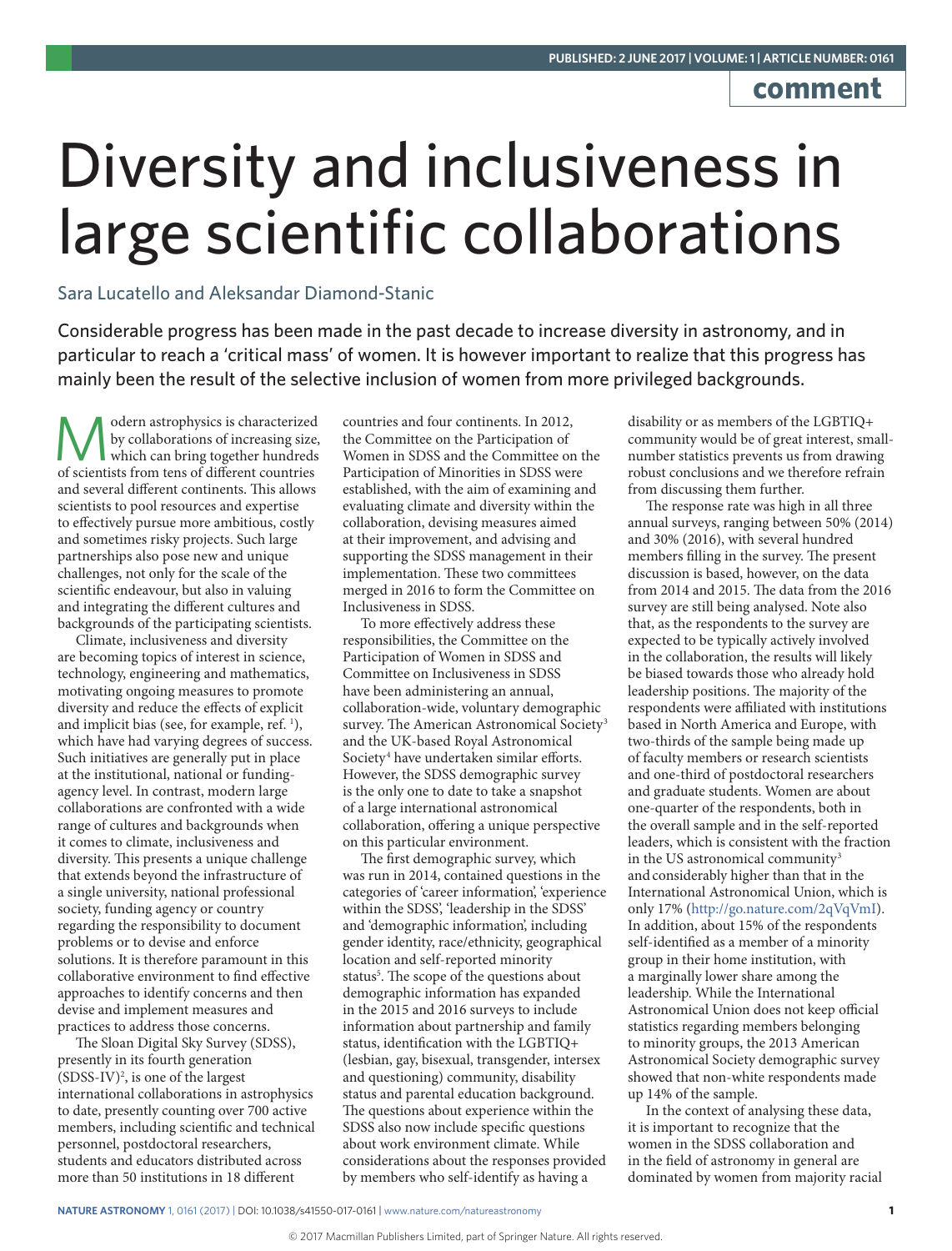and ethnic groups (for example, white women in the United States) and from privileged backgrounds in terms of parental educational achievement. Furthermore, the scientists who identify as first-generation college students and/or as racial or ethnic minorities at their current institutions are predominantly men. From that perspective, the results of the SDSS demographic survey do not necessarily reflect the experiences of women from minority groups, and this speaks to the importance of ongoing work on the intersectionality of marginalized identities and its clear impact in astronomy (for example, see the Perspective on this topic in this issue<sup>6</sup>).

While the overall statistics indicate that the SDSS has been quite successful in recruiting a leadership representative of the overall population from which it is drawing, in terms of these broad demographic categories, there is evidence that women and minorities face additional challenges in developing their careers and reaching leadership positions. One cause for concern is that among leadership positions that were filled by members who joined the collaboration more recently (that is, scientists who had not been part of the SDSS-III survey), a disproportionate fraction of the leaders are men (over 90%), regardless of career stage. While bias may play a role in the selection of scientists for leadership positions, selection committees and senior colleagues have anecdotally reported reluctance from women to apply for leadership positions at the same rate as men. Moreover, the demographic survey data indicate that even when they do assume leadership responsibilities in SDSS, women and minority members are less likely to have their roles officially recognized with named leadership positions.

A possible interpretation is that the taking on of the responsibilities and commitments related to these positions is not perceived as feasible or worthwhile by women scientists. Especially since they are also more likely than their male colleagues to be already over-committed with service duties, which do not however carry much weight when considering criteria for promotion<sup>7</sup>.

One important result regarding family education background is that women are only half as likely as men to be firstgeneration college students, while scientists from minority groups are nearly twice as likely as those from majority groups to be first-generation college students. Overall, nearly one-quarter of survey respondents were first-generation college students, half have at least one parent with an



**Figure 1 |** Highest education level completed by parent or guardian for members of the SDSS collaboration self-identifying as men and for those self-identifying as women. Digits in the histogram boxes are numbers of respondents.



**Figure 2 |** Highest education level completed by parent or guardian for individuals of the SDSS collaboration self-identifying as members of a racial or ethnic majority and for those self-identifying as members of a racial or ethnic minority in their institution. The total number of responses reported in this figure (329) is different from that in Fig. 1 (343) as some respondents opted to not answer some of the questions.

advanced degree (master's, professional or doctorate), and approximately one in five have a parent who completed a PhD. High family education attainment is common in academia: second- (or third-) generation college graduates are four times more likely than first-generation college graduates to receive a PhD<sup>8</sup>, which is generally necessary to pursue an academic career. That said, it is worthwhile to consider how such a

selection effect for professional astronomers in terms of parental education is stronger for women than men. What does that imply about the barriers faced by women when entering the field of astronomy? For example, approximately 13% of women who responded to the survey are first-generation college students, compared with 27% among men, and 55% of women have a parent with an advanced degree, compared with 40%